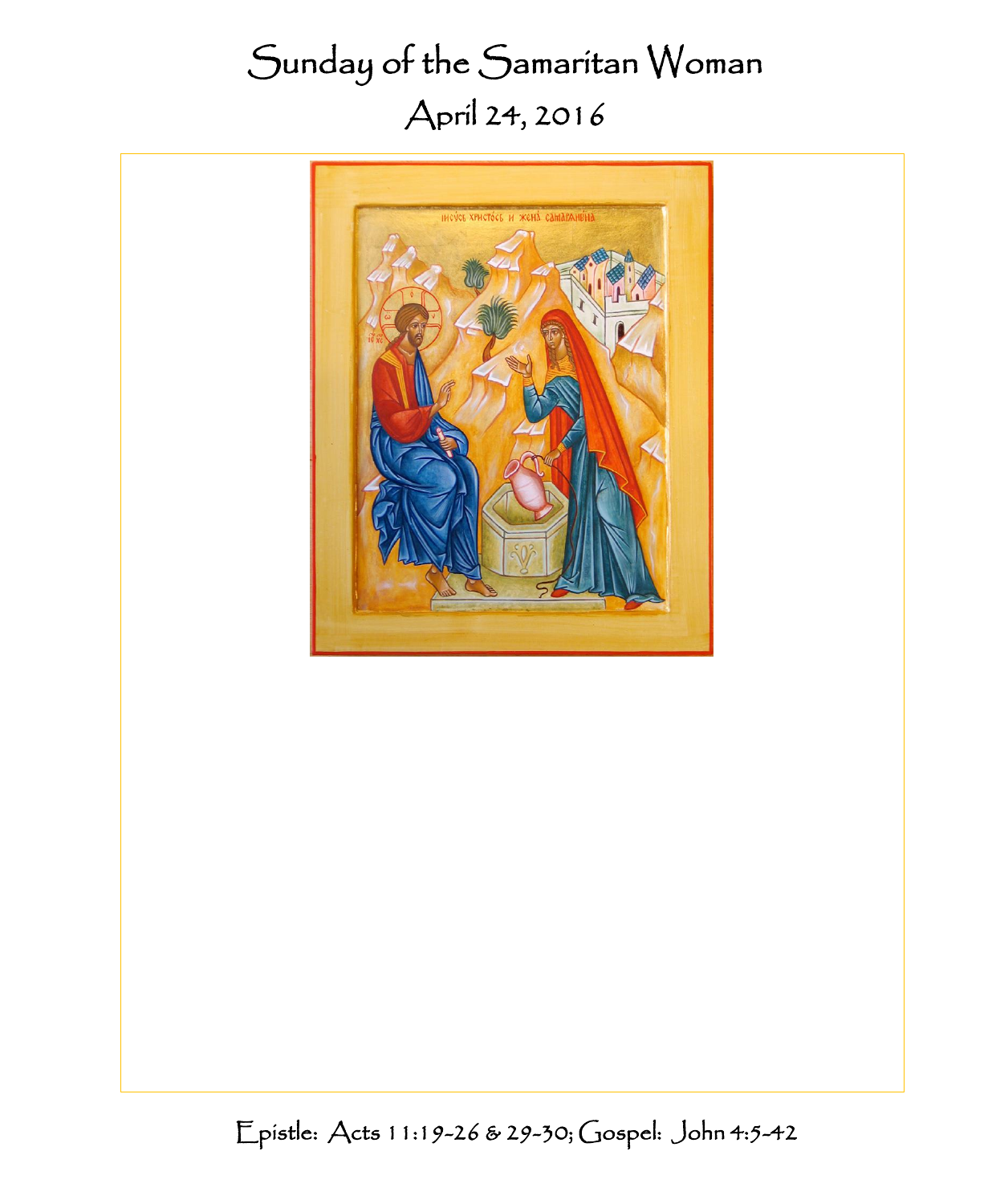

#### **Holy Protection of Mary Byzantine Catholic Eparchy of Phoenix Our Lady of Perpetual Help Byzantine Catholic Church Bishop: His Grace Gerald N. Dino**

abbaolph@gmail.com

Father Artur Bubnevych, Pastor Father Christopher Zugger (pastor emeritus) Rectory (505) 268-2877 (505) 256-1787 Frchris.zugger@gmail.com

> 1837 Alvarado Drive NE Albuquerque, New Mexico 87110 Parish Office: (505) 256-1539 Fax: (505) 256-1278 www.olphnm.org

#### **SCHEDULE**

**Sunday:** Rosary 8**:**30 am Matins & Confessions 9:00 am Divine Liturgy 10:00 am

**Saturday**: Great Vespers 5:00 pm Divine Liturgy 6:00 pm

#### **Weekday**:

Monday & Tuesday Divine Liturgy 9:00 am Wednesday OLPH Devotions 5:30 pm Divine Liturgy 6:00 pm Friday Divine Liturgy 6:00 pm

**Theosis:**  $2^{nd}$  & 4<sup>th</sup> Thursday pot luck dinner 6:00 pm Bible Study 7:00 pm Gospel of Matthew

**OFFICE HOURS:**

Monday - Friday: 10:00 am – 4:00 pm Thursday OFF

#### **Eastern Christian Formation Program:**

All grades meet every Sunday after Liturgy for 45 min

## **Confession Schedule (Mystery of Reconciliation):**

9:15-10:00 am on Sundays, before or after weekday Liturgies, or by appointment with Father

#### **Mysteries of Baptism/Chrismation/Eucharist:**

Must be arranged three months in advance. (Pre-Jordan requirement)

**Mystery of Crowning:** Must be arranged six months in advance (Pre-Cana requirement)

**Sick and Shut-Ins:** It is the family's

responsibility to notify the parish office when a parishioner is in the hospital or confined to home because of sickness or old age. Father will bring the confined person the Holy Mysteries on a regular basis. It is recommended that one receive the Anointing of the Sick before any major surgery. Please don't let the priest be last to know that someone is ill!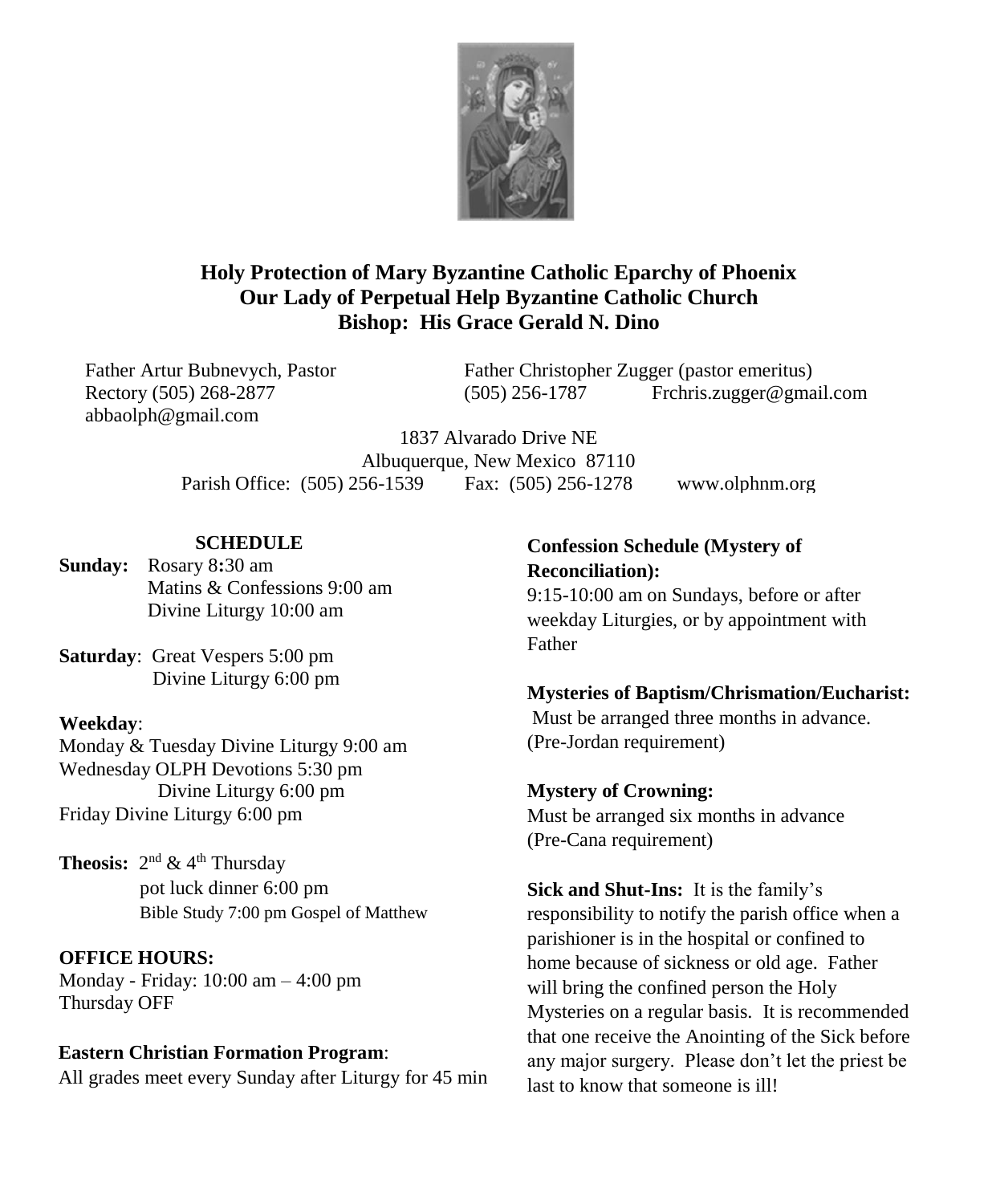#### **Welcome to our Church! If you are looking for a spiritual home, contact Father Artur or the office staff for more information. God bless you.**

# **Today**

|                            | 8:30 am                                                                                  | Rosary                                                                                                    |  |  |  |
|----------------------------|------------------------------------------------------------------------------------------|-----------------------------------------------------------------------------------------------------------|--|--|--|
|                            | $9:00$ am<br>10:00 am                                                                    | <b>Matins/ Confessions</b><br>Divine Liturgy for Parish Family & Friends                                  |  |  |  |
| <b>ECF Classes</b>         |                                                                                          | Fr. Chris: Intentions of Bob & Gigi Hasaka by Henry                                                       |  |  |  |
|                            |                                                                                          | Zugger                                                                                                    |  |  |  |
| <b>Monday</b>              | <b>Mark Apostle - Evangelist</b>                                                         |                                                                                                           |  |  |  |
| April 25                   | Epistle: 1 Peter 5:6-14; Gospel: Mark 6:7-13                                             |                                                                                                           |  |  |  |
|                            | $9:00$ am                                                                                | Divine Liturgy Blessing on Danovich Family                                                                |  |  |  |
|                            | 10:00 am                                                                                 | Senior shut-in Outreach                                                                                   |  |  |  |
| <b>Tuesday</b><br>April 26 | <b>Basil Bishop-Martyr</b><br>Epistle: Acts 12:25-13:12; Gospel: John 8:51-59            |                                                                                                           |  |  |  |
|                            | $9:00$ am                                                                                | Divine Liturgy Blessing on Nadiya Mulesa                                                                  |  |  |  |
|                            | $6:00 - 8:00$ pm                                                                         | Perpetual Helpers large group meeting in hall                                                             |  |  |  |
|                            | $6:15$ pm                                                                                | CAFE meeting at UNM                                                                                       |  |  |  |
|                            |                                                                                          |                                                                                                           |  |  |  |
| Wednesday                  | <b>Simeon Bishop - Martyr</b>                                                            |                                                                                                           |  |  |  |
| April 27                   |                                                                                          | Epistle: Acts 13:13-24; Gospel: John 6:5-14                                                               |  |  |  |
|                            | 5:30 pm                                                                                  | <b>OLPH Devotions</b>                                                                                     |  |  |  |
|                            | 6:00 pm                                                                                  | Divine Liturgy Blessing on Paul Hunt by Demetrius<br>Yackanich                                            |  |  |  |
|                            |                                                                                          | Fr. Chris: +Fr. Wes Izer by Mr. & Mrs. Sven Svensson                                                      |  |  |  |
| <b>Thursday</b>            | <b>Jason &amp; Sosipater Apostles</b>                                                    |                                                                                                           |  |  |  |
| April 28                   | Epistle: Acts 14:20-15:4; Gospel: John 9:39-10                                           |                                                                                                           |  |  |  |
|                            |                                                                                          | Father's Day Off                                                                                          |  |  |  |
| <b>Friday</b>              | The Nine Holy Martyrs of Cyzice                                                          |                                                                                                           |  |  |  |
| April 29                   |                                                                                          | Epistle: 15:5-12; Gospel: John 10:17-28                                                                   |  |  |  |
| <b>Abstinence</b>          | $6:00$ pm                                                                                | +Paul Gutierrez by Debbie Sanchez                                                                         |  |  |  |
| <b>Saturday</b>            | Fr. Chris: Intention of Dorothy Curl by Henry Zugger<br><b>James the Greater Apostle</b> |                                                                                                           |  |  |  |
| April 30                   | Epistle: Acts 12:1-11; Gospel: John Luke 5:1-11                                          |                                                                                                           |  |  |  |
|                            |                                                                                          |                                                                                                           |  |  |  |
| <b>Sunday</b>              | <b>Sunday of the Man Born Blind</b>                                                      |                                                                                                           |  |  |  |
| May 1                      |                                                                                          | Epistle: Acts 16:16-34; Gospel: John 9:1-38                                                               |  |  |  |
|                            |                                                                                          |                                                                                                           |  |  |  |
|                            | 5:00 pm                                                                                  | <b>Great Vespers</b>                                                                                      |  |  |  |
| <b>Canned Goods</b>        | 6:00 pm                                                                                  | Divine Liturgy; +Keenan Alan by Jilek Family                                                              |  |  |  |
| Collection for             |                                                                                          |                                                                                                           |  |  |  |
| Friars                     | 8:30 am                                                                                  | Rosary                                                                                                    |  |  |  |
|                            | $9:00$ am                                                                                | Matins/Confessions                                                                                        |  |  |  |
|                            | 10:00 am                                                                                 | Divine Liturgy for Parish Family, Benefactors & Friends<br>Fr. Chris: Intention of Agnes Adamsko by Henry |  |  |  |
| <b>ECF Classes</b>         |                                                                                          | Zugger                                                                                                    |  |  |  |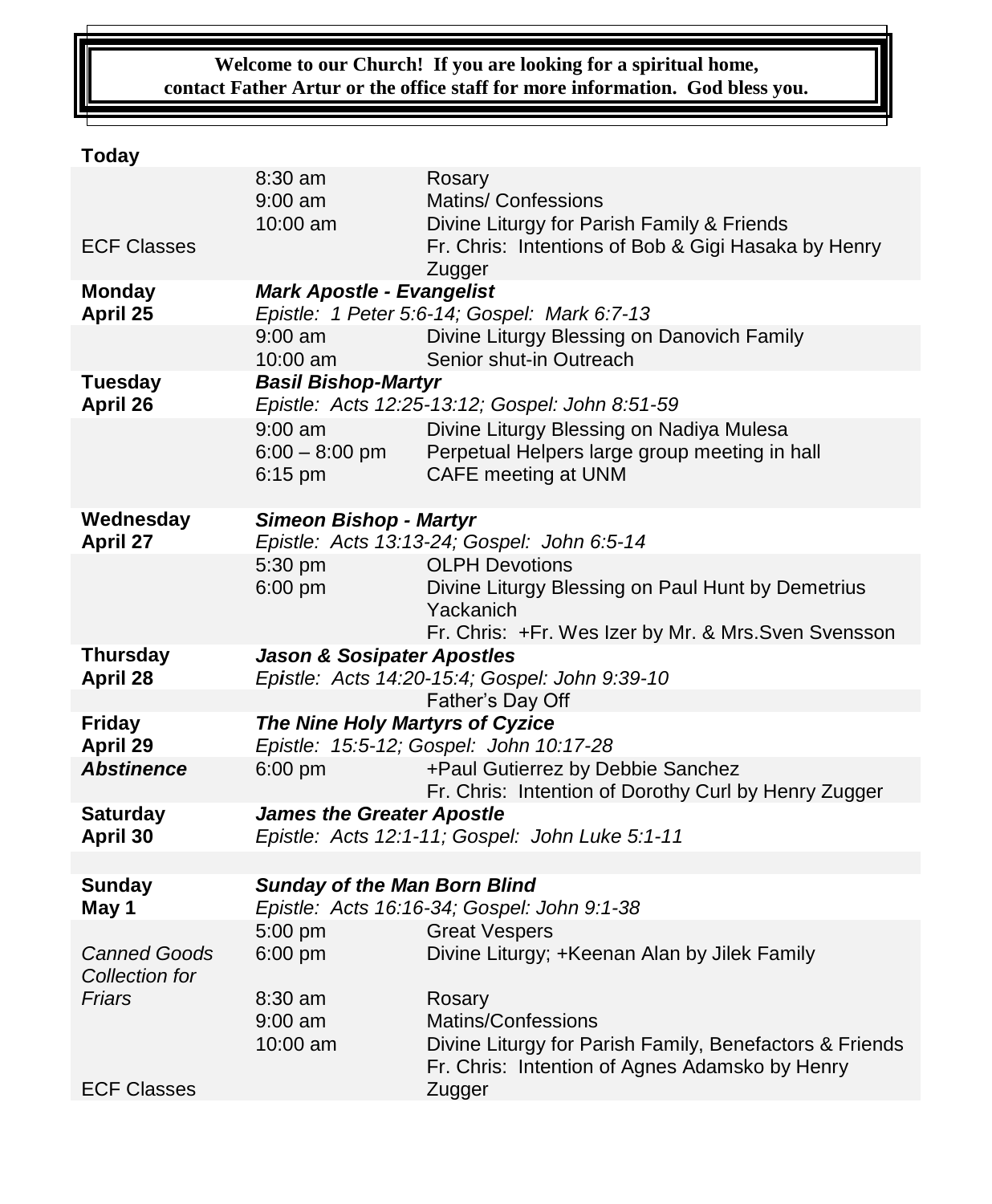*Physician and Help of those in sickness, Redeemer and Savior of the infirm; O Master and Lord of all, grant healing to your servants. Be clement, show mercy to those who have sinned much, and deliver them, O Christ, from their Iniquities, that they may glorify Your might divine!*

Sharif Rabadi Fr. Julian Gnall William Frank Stephen Horner Thenry Zugger Thenry Zugger and Joseph Koetter Katrina Anderson John & Margie Disque Mary Nell Preisler Lilllian Murphy Phillip Fall Mike Harahuc Marilyn Fore **Laura Dominguez** Robert Zadel Demetrius Yackanich **Olga Bodnar** Nathan Barkocy Sven & Barbara Svensson Frances Brannan Jack & Lorraine Hubbell Jenny Ford Joe & Mary Ann Kosty Heather Mattax Robert Hasaka Jordan Smith Larry Bennett Threima Leech Maggie Batsel Paola Terlaza Pricilla Hughes

Abraham Haddad John Deflice Quintin Santamaria & Family

Prayers in honor of and to the Blessed Virgin are a powerful weapon against sin, and for healing. Glorious Mysteries are recited from Easter Sunday until All Saints Sunday.

*If you recite the Rosary at home, please offer these intentions, and join us on Sunday at 8:30*  am. Those who recite the Akathist to the Mother of God or the Rosary receive a partial *indulgence when they do so in private, plenary indulgence when they do so as a group*

#### *Intentions of the Rosary*

**1 st Decade:** Help for persecuted Catholics, especially in communist and Islamic states 2<sup>nd</sup> Decade: Spiritual and physical growth of our parish and the Byzantine Catholic Church

- **3 rd Decade**: Increase in vocations to priesthood, diaconate, and consecrated life to serve the Byzantine Catholic Church
- **4 th Decade**: Repose of the souls who have no one praying for them
- **5 th Decade**: Healing of the sick in body, mind and soul

## *Holy Father's Intentions for April*

**Universal**: That people may learn to respect creation and care for it as a gift of God.

**Evangelization**: That persecuted Christians may feel the consoling presence of the Risen Lord and the solidarity of all the Church.



**Vocation Icon Today: Gloetzner Next Sunday: Donlin**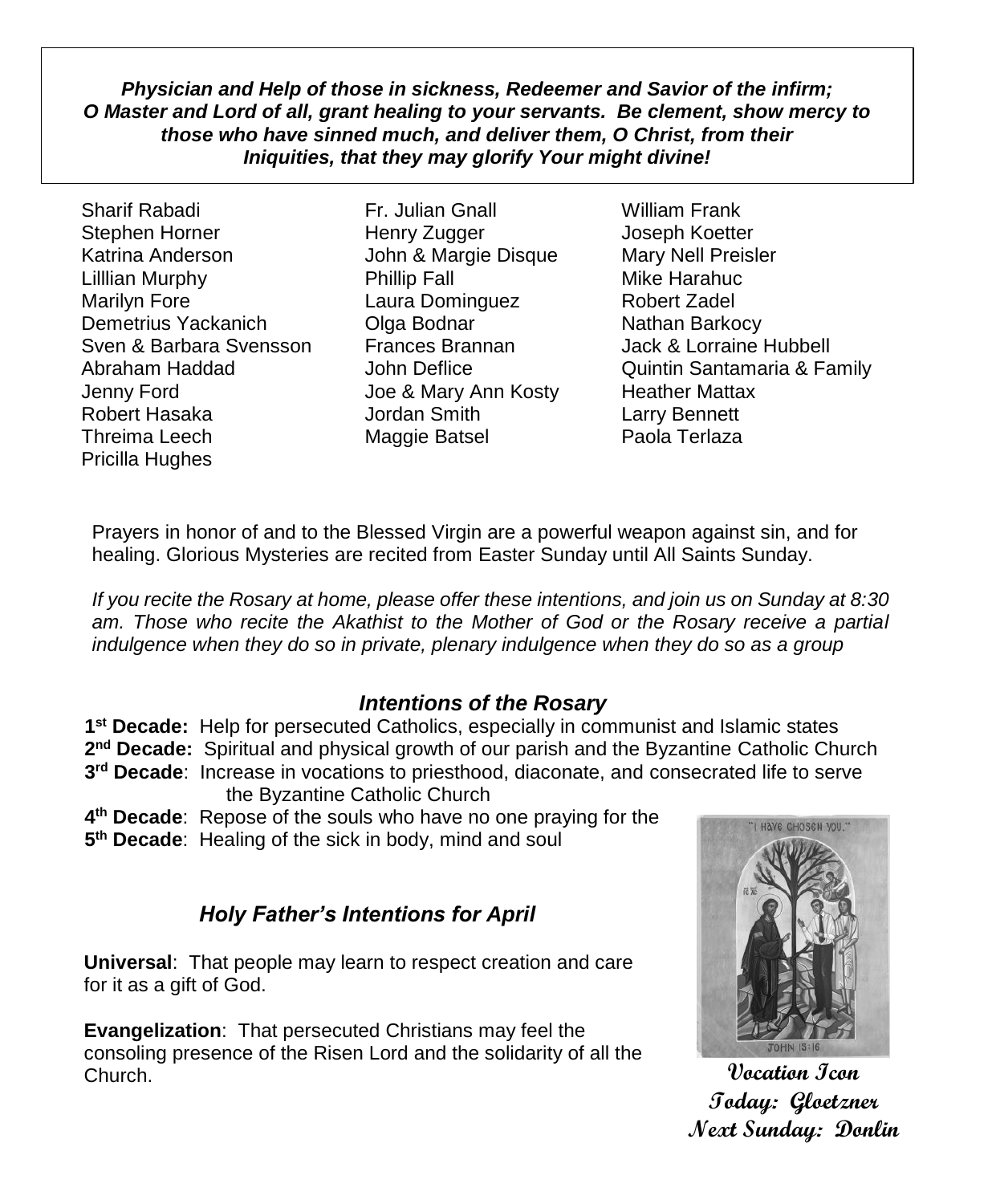#### **His Grace Bishop Gerald will ordain a new Deacon at OLPH!!!!!!!!!!**

Bishop Gerald will be at our parish to ordain Subdeacon Adam Lowe as a Deacon on Pentecost Sunday, May 15; His Grace will also preside at the Saturday Vigil Liturgy. Subdeacon Adam is married to Amanda, daughter of Pam Pettit and granddaughter of Agnes Adamsko. The Lowe family will be present for the ceremonies.

Subdeacon Lowe is a convert to our Church, emigrating from Britain in order to study for holy orders. He has been a hospital chaplain in the Byzantine-Ukrainian Catholic Church in Canada, and currently is serving at St. Stephen Cathedral in Phoenix. Further details will be published as they become available.

**Heartfelt Congratulations** to Talamante Family, Dion and Darlene, on birth of their daughter on April 14th. She will be Baptized by His Grace Bishop Gerald on the eve of Pentecost, Saturday May 14th at 6 pm Divine Liturgy.

May the Lord grant Talamante Family many and blessed vears!!!

#### **Friar's List:**

Powdered coffee creamer, peanut butter, jelly/jam, cumin, garlic powder, chili powder, drink mixes powdered or liquid, 55 gal. black trash bags, hot sauce

| <b>DATE</b> | <b>READER</b>      | <b>TROJCA</b> | <b>GREETER</b>      | <b>HOST</b>        |
|-------------|--------------------|---------------|---------------------|--------------------|
| May 1       | <b>Brook Jilek</b> | Sarah Brewer  | Dorothy Curl        | Perpetual Helpers* |
|             |                    |               | Melinda Fitzpatrick | *Note: date change |

**Barbara's Hall Report***:* Thanks to the Sankel Family for bringing lots of delicious sub sandwiches. Alicia Wells brought some watermelon and cantaloupe. Cakes were brought to celebrate the birthdays of Peter Sankel, Caden Dotson-Sands, and Korra Dotson-Sands. And that's a lot of cake! Happy Birthday to all! Thanks to everyone who helped clean up and do the dishes! You know I appreciate that!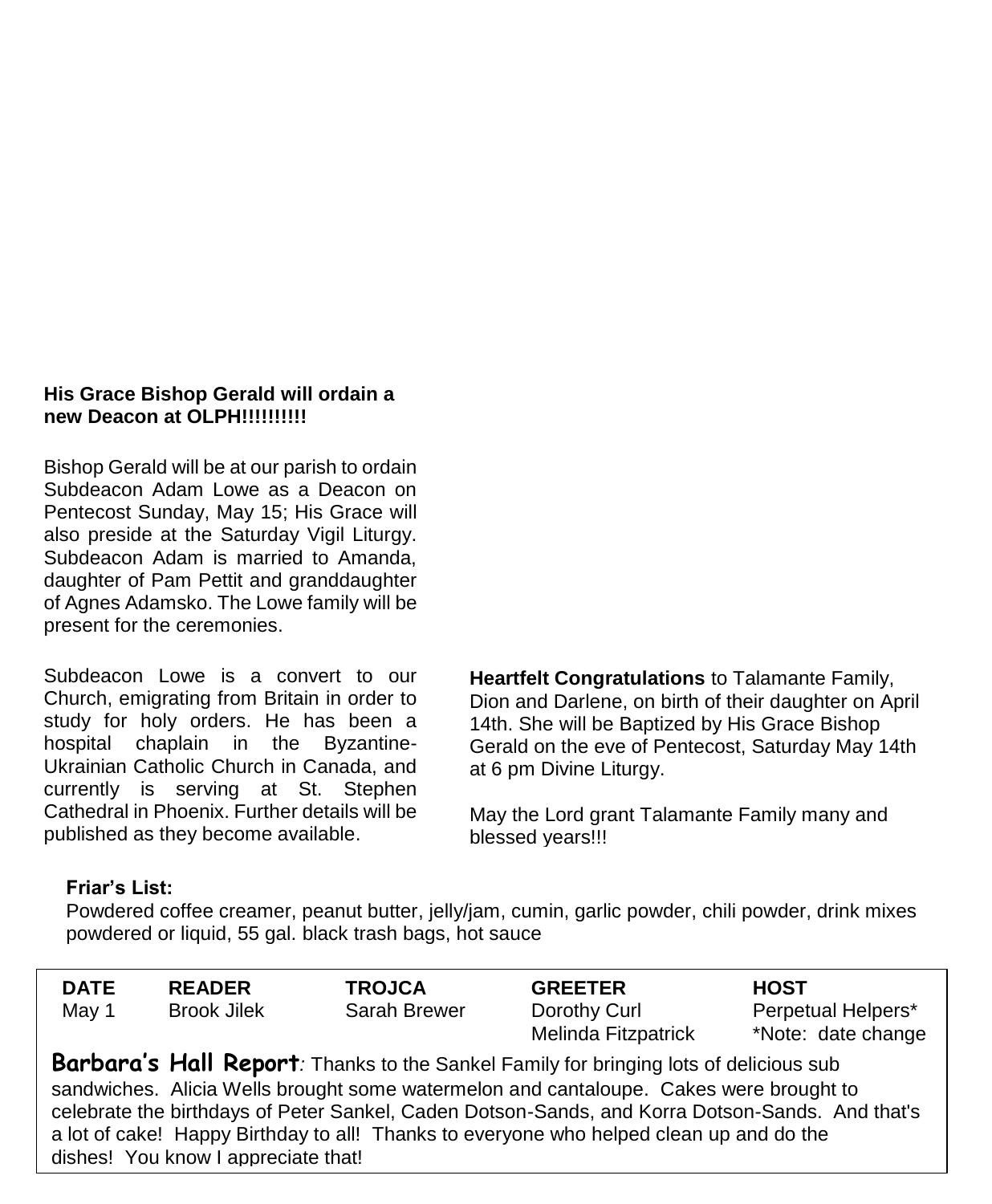# **Coming Events—Mark Your Calendars Now!**

| Tuesday, April 26         | 6:00 pm Perpetual Helpers meeting in hall                       |  |
|---------------------------|-----------------------------------------------------------------|--|
|                           | 6:15 pm CAFE meeting at UNM                                     |  |
| Thursday, April 28        | 6:00 pm pot luck dinner                                         |  |
|                           | 7:00 pm THEOSIS bible study: Gospel of Matthew                  |  |
| Wednesday, May 4          | <b>Ascension Thursday/Holy Day of Obligation</b>                |  |
|                           | 6:00 pm Vesper Divine Liturgy with Blessing of Litija Bread &   |  |
|                           | Mirovanije                                                      |  |
| Thursday, May 5           | <b>Ascension Thursday/Holy Day of Obligation</b>                |  |
|                           | 9:00 am Divine Liturgy with Mirovanije                          |  |
| 5 <sup>th</sup> All Souls | 9:00 am Divine Liturgy & Panachida for Souls of Deceased        |  |
| Saturday, May 14          | 2:00 pm Mandatory Altar servers rehearsal for Sunday ordination |  |
|                           | with Bishop Gerald                                              |  |
| Pentecost Sunday          | 5:00 pm Great Vespers with Litija                               |  |
| <b>May 15</b>             | 6:00 pm Divine Liturgy & Holy Mysteries of Christian Initiation |  |
|                           | (Baptism, Chrismation & Holy Eucharist) for the Talamante's     |  |
|                           | newborn baby girl. Main celebrant His Grace Bishop Gerald Dino  |  |
|                           | 8:30 am Rosary; 9:00 am Festal Matins                           |  |
|                           | 9:50 am Blessing of the renovated church dome and new           |  |
|                           | dome crosses by His Grace Bishop Gerald Dino                    |  |
|                           | 10:00 am Hierarchical Divine Liturgy; ordination of Subdeacon   |  |
|                           | Adam Lowe to Diaconate by His Grace Bishop Gerald Dino          |  |
|                           | followed by reception in church hall                            |  |
| Pentecost Monday          | 6:00 pm Divine Liturgy with Procession around the Church &      |  |
| May 16                    | Reading of four Gospels                                         |  |

#### **STATE FAIR 2016**

In recent 6 years OLPH participated in annual State Fair. The Fair runs September 10-20 and we have two booths in the Lujan Exhibit Hall at an excellent location where everyone has to pass by us. Usually we set up an icon and book store, put out pamphlets about our parish, the Byzantine Catholic Church and the Catholic Faith and provide a space for Confessions to be heard by either our own priests or the Friars of the Renewal. Last year we had a great set up and a smooth run of our booths thanks to Dave Dark and his committee of volunteers that worked very hard in order to make this project a success!!! To organize it this year **we need a NEW chairman and a committee** and of course volunteers to set up and work there every day. The fair is open 10am-10pm every day. Entry fees and passes for workers come to \$4,500.00. It can be a great event for outreach, evangelization and sales of items from the book store. But it takes YOU to make it happen! Anyone interested in a chairman position for this year, please see Fr Artur. If we do not have enough support, we do not go for it. Amen.

**CONVINCED** - a new film on why people from backgrounds ranging from atheists to fundamentalist evangelicals find truth in the Catholic Church today, and how to present the Faith to those around us who have questions or challenges. It is being screened around the USA, and is scheduled to show in our historic KiMo Theater on Thursday, May 12, at 7:30 pm. BUT 73 tickets must be sold by May 5th, at \$11 each. Please, contact Rafael Plut if you would like to purchase a ticket. This is a great opportunity for a group outing, perhaps dinner out at a restaurant and then car pool to downtown or eat downtown and then enjoy the show. If you would like to get a group together, please contact Father Artur.

Please go to

https://www.tugg.com/events/89994 and order your tickets, and show this to your friends.

For more information, go to

http://donjohnsonministries.org/convinced.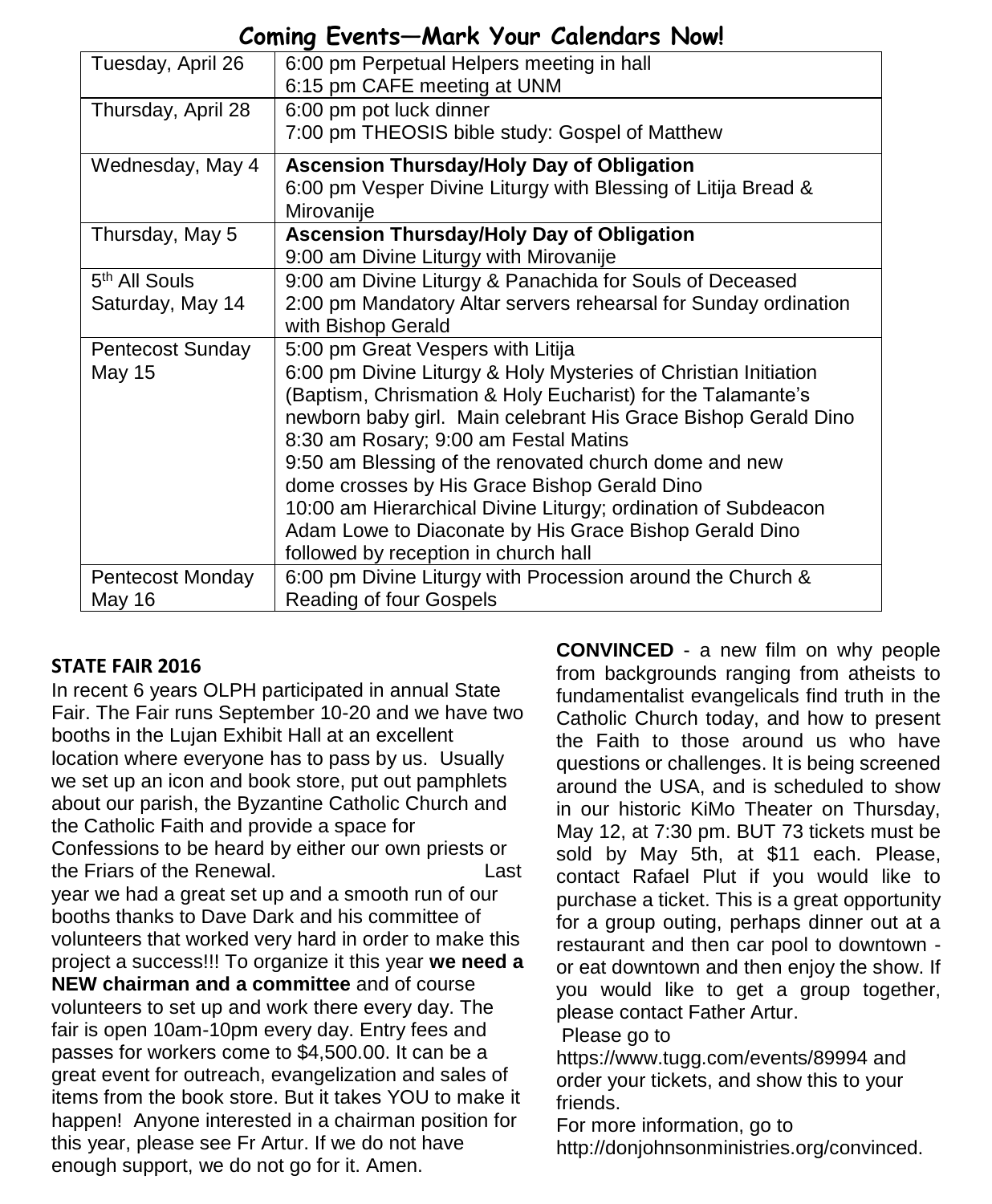# *Meditation on Pentecostarion*

**The Sundays of Pascha are all connected with the theme of baptism**, and belief in Christ as Son of God. These Sundays were set up for the **instruction of the newly baptized adult converts who were received into the Church at Easter.** 

The fifth paschal Sunday is given over to the texts of the **Samaritan Woman, she who boldly bantered with the Jewish rabbi on a hot afternoon by the well of Shechem**. Afterward, she led her townspeople to faith in Him as the Messiah. Known in Greek as **Photina and Slavonic as Svetlana, or "Light", the Samaritan Woman moves from being a** woman living in shame (and thus her appearance all alone at the well during the hottest part of the day), to a vibrant missionary. Recounted in John 4, this lively exchange between the woman and the Son of God is one of the most important conversations in the New Testament.

The **theme of water** from last Sunday – the cure **at the pool of Bethesda** – and Mid-Pentecost Wednesday – the **cry of Jesus to all to come to Him to drink** of immortal water – is continued today with the water at Jacob's Well. Here, the famous encounter takes place between Jesus and the Samaritan Woman. The Woman who sought more than water, as we know by her ready questions and challenges to the Jewish teacher, **finds fulfillment far beyond her imagination**.

In the icon, the well itself is shown either as a simple round well, or laid out as a cross to predict what will happen at it – the revelation of Jesus our Crucified and Risen Lord – and the shape of the church that would be erected by the Byzantine Empire over the well. **Photina is usually shown unveiled, a sign of her fallen state** having had husbands and now a live-in boyfriend, carrying her jar which she must bring to the well during the hottest part of the day so as to avoid the other women of the city. She lives in shame, yet when Jesus engages her in the talk which will save her soul, she **emerges as a bright soul** who is searching, though she does not realize it, for Truth. And in Jesus she will find all that she needs! In fact, she leaves the water pot at the well, because the message she proclaims to the other Samaritans is so important. When Jesus exposed her sins, she replies that he must be a prophet, and we can tell that there is **hope in her heart**. Because of this hope, and Jesus' loving but firm manner, she realizes that He is more than any prophet.

**These three readings – Paralytic, Samaritan Woman, Man Born Blind – all lead us through baptism to the gifts of the Holy Spirit and Pentecost. The Holy Spirit can only dwell with us fully when** we acknowledge our sins and faults, and open ourselves to God's life-giving grace. God convicts us of our sins, and we must respond with hope, thanks, acceptance, and a desire to participate in the life of the Holy Trinity. The Woman changed – as must we. The Woman introduced others to Christ – so must we. And they were so changed by His preaching to them, that they begged for Jesus and the disciples to stay with them, and when they must leave, to return to them. We should be trying to live with that **desire for God's grace** and presence in our own daily lives!